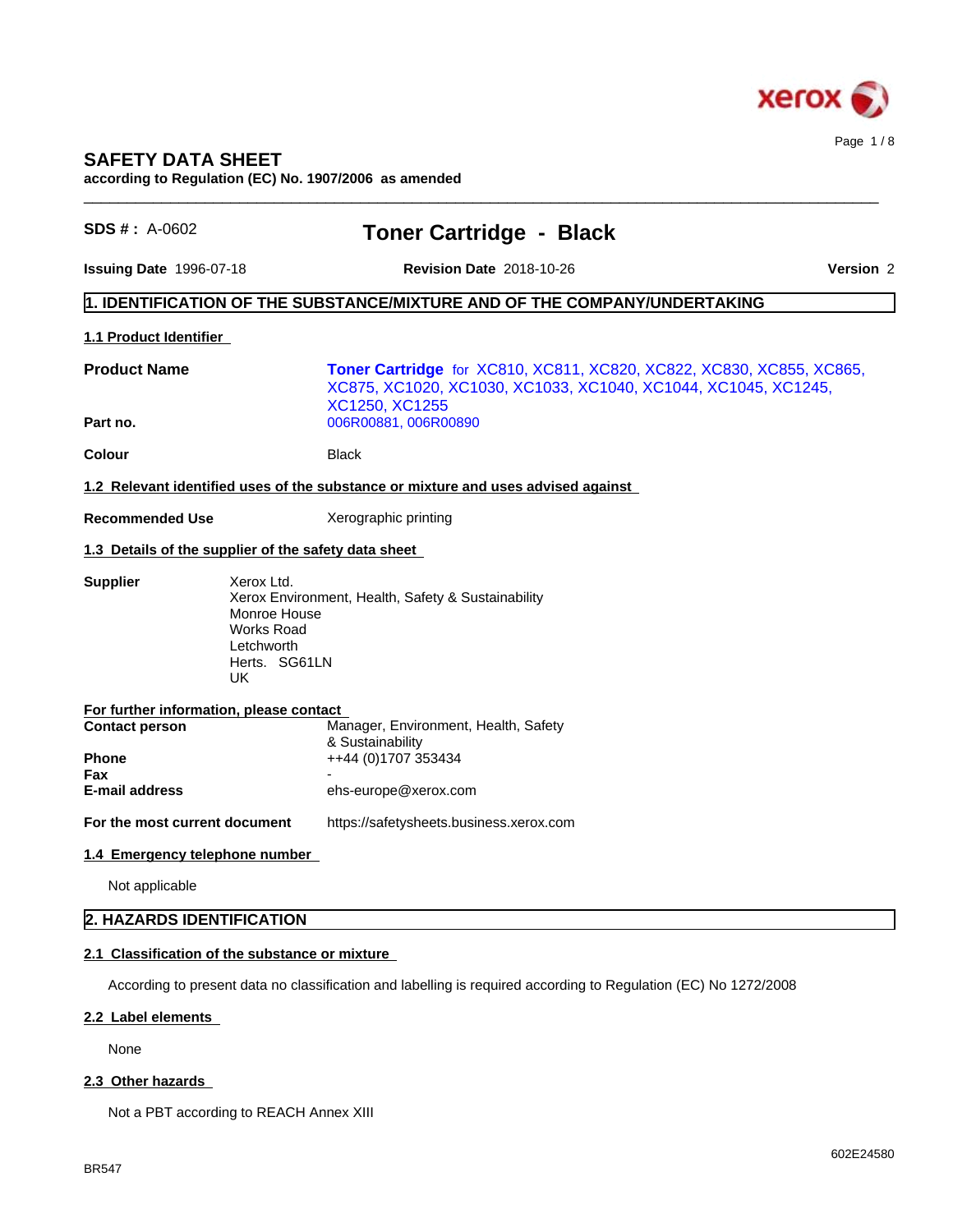

 $\_$  ,  $\_$  ,  $\_$  ,  $\_$  ,  $\_$  ,  $\_$  ,  $\_$  ,  $\_$  ,  $\_$  ,  $\_$  ,  $\_$  ,  $\_$  ,  $\_$  ,  $\_$  ,  $\_$  ,  $\_$  ,  $\_$  ,  $\_$  ,  $\_$  ,  $\_$  ,  $\_$  ,  $\_$  ,  $\_$  ,  $\_$  ,  $\_$  ,  $\_$  ,  $\_$  ,  $\_$  ,  $\_$  ,  $\_$  ,  $\_$  ,  $\_$  ,  $\_$  ,  $\_$  ,  $\_$  ,  $\_$  ,  $\_$  ,

 $\_$  ,  $\_$  ,  $\_$  ,  $\_$  ,  $\_$  ,  $\_$  ,  $\_$  ,  $\_$  ,  $\_$  ,  $\_$  ,  $\_$  ,  $\_$  ,  $\_$  ,  $\_$  ,  $\_$  ,  $\_$  ,  $\_$  ,  $\_$  ,  $\_$  ,  $\_$  ,  $\_$  ,  $\_$  ,  $\_$  ,  $\_$  ,  $\_$  ,  $\_$  ,  $\_$  ,  $\_$  ,  $\_$  ,  $\_$  ,  $\_$  ,  $\_$  ,  $\_$  ,  $\_$  ,  $\_$  ,  $\_$  ,  $\_$  ,

**Issuing Date** 1996-07-18 **Revision Date** 2018-10-26 **Version** 2

May form explosible dust-air mixture if dispersed

# **3. COMPOSITION/INFORMATION ON INGREDIENTS**

#### **3.2 Mixtures**

| <b>Chemical Name</b>       | Weiaht % | CAS No.    | <b>EC-No</b> | Classification (Reg. | Hazard            | <b>REACH Registration</b> |
|----------------------------|----------|------------|--------------|----------------------|-------------------|---------------------------|
|                            |          |            |              | 1272/2008)           | <b>Statements</b> | <b>Number</b>             |
| Iron powder                | >85      | 7439-89-6  | 231-096-4    | $-$                  | $- -$             | $- -$                     |
| Styrene/acrylate copolymer | $<$ 15   | 25767-47-9 | Not listed   | $\sim$ $\sim$        | $- -$             | $\sim$                    |
| Carbon black               |          | 1333-86-4  | 215-609-9    | $- -$                | $- -$             | 01-2119384822-32-0065     |

### **Note**

"--" indicates no classification or hazard statements apply.

Where no REACH registration number is listed, it is considered confidential to the Only Representative. Components marked as "Not Listed" are exempt from registration.

# **4. FIRST AID MEASURES**

#### **4.1 Description of first aid measures**

| <b>General advice</b><br>Show this safety data sheet to the doctor in attendance.<br>Eye contact<br>continue flushing for at least 15 minutes<br>Wash skin with soap and water<br><b>Skin contact</b><br>Move to fresh air<br><b>Inhalation</b><br>Rinse mouth with water and afterwards drink plenty of water or milk<br>Ingestion<br>4.2 Most important symptoms and effects, both acute and delayed<br>Acute toxicity<br>No known effect<br><b>Eyes</b><br>No known effect<br><b>Skin</b><br>No known effect<br><b>Inhalation</b><br>No known effect<br>Ingestion<br><b>Chronic effects</b><br>No known effects under normal use conditions<br><b>Chronic toxicity</b><br>Overexposure may cause:<br>Main symptoms<br>mild respiratory irritation similar to nuisance dust.<br>4.3 Indication of immediate medical attention and special treatment needed<br><b>Protection of first-aiders</b><br>No special protective equipment required |                    |                                                                                               |
|-----------------------------------------------------------------------------------------------------------------------------------------------------------------------------------------------------------------------------------------------------------------------------------------------------------------------------------------------------------------------------------------------------------------------------------------------------------------------------------------------------------------------------------------------------------------------------------------------------------------------------------------------------------------------------------------------------------------------------------------------------------------------------------------------------------------------------------------------------------------------------------------------------------------------------------------------|--------------------|-----------------------------------------------------------------------------------------------|
|                                                                                                                                                                                                                                                                                                                                                                                                                                                                                                                                                                                                                                                                                                                                                                                                                                                                                                                                               |                    | For external use only. When symptoms persist or in all cases of doubt seek medical advice.    |
|                                                                                                                                                                                                                                                                                                                                                                                                                                                                                                                                                                                                                                                                                                                                                                                                                                                                                                                                               |                    | Immediately flush with plenty of water. After initial flushing, remove any contact lenses and |
|                                                                                                                                                                                                                                                                                                                                                                                                                                                                                                                                                                                                                                                                                                                                                                                                                                                                                                                                               |                    |                                                                                               |
|                                                                                                                                                                                                                                                                                                                                                                                                                                                                                                                                                                                                                                                                                                                                                                                                                                                                                                                                               |                    |                                                                                               |
|                                                                                                                                                                                                                                                                                                                                                                                                                                                                                                                                                                                                                                                                                                                                                                                                                                                                                                                                               |                    |                                                                                               |
|                                                                                                                                                                                                                                                                                                                                                                                                                                                                                                                                                                                                                                                                                                                                                                                                                                                                                                                                               |                    |                                                                                               |
|                                                                                                                                                                                                                                                                                                                                                                                                                                                                                                                                                                                                                                                                                                                                                                                                                                                                                                                                               |                    |                                                                                               |
|                                                                                                                                                                                                                                                                                                                                                                                                                                                                                                                                                                                                                                                                                                                                                                                                                                                                                                                                               |                    |                                                                                               |
|                                                                                                                                                                                                                                                                                                                                                                                                                                                                                                                                                                                                                                                                                                                                                                                                                                                                                                                                               |                    |                                                                                               |
|                                                                                                                                                                                                                                                                                                                                                                                                                                                                                                                                                                                                                                                                                                                                                                                                                                                                                                                                               |                    |                                                                                               |
|                                                                                                                                                                                                                                                                                                                                                                                                                                                                                                                                                                                                                                                                                                                                                                                                                                                                                                                                               |                    |                                                                                               |
|                                                                                                                                                                                                                                                                                                                                                                                                                                                                                                                                                                                                                                                                                                                                                                                                                                                                                                                                               |                    |                                                                                               |
|                                                                                                                                                                                                                                                                                                                                                                                                                                                                                                                                                                                                                                                                                                                                                                                                                                                                                                                                               |                    |                                                                                               |
|                                                                                                                                                                                                                                                                                                                                                                                                                                                                                                                                                                                                                                                                                                                                                                                                                                                                                                                                               |                    |                                                                                               |
|                                                                                                                                                                                                                                                                                                                                                                                                                                                                                                                                                                                                                                                                                                                                                                                                                                                                                                                                               |                    |                                                                                               |
|                                                                                                                                                                                                                                                                                                                                                                                                                                                                                                                                                                                                                                                                                                                                                                                                                                                                                                                                               |                    |                                                                                               |
|                                                                                                                                                                                                                                                                                                                                                                                                                                                                                                                                                                                                                                                                                                                                                                                                                                                                                                                                               |                    |                                                                                               |
|                                                                                                                                                                                                                                                                                                                                                                                                                                                                                                                                                                                                                                                                                                                                                                                                                                                                                                                                               | Notes to physician | Treat symptomatically                                                                         |
| <b>5. FIREFIGHTING MEASURES</b>                                                                                                                                                                                                                                                                                                                                                                                                                                                                                                                                                                                                                                                                                                                                                                                                                                                                                                               |                    |                                                                                               |

#### **5.1 Extinguishing media**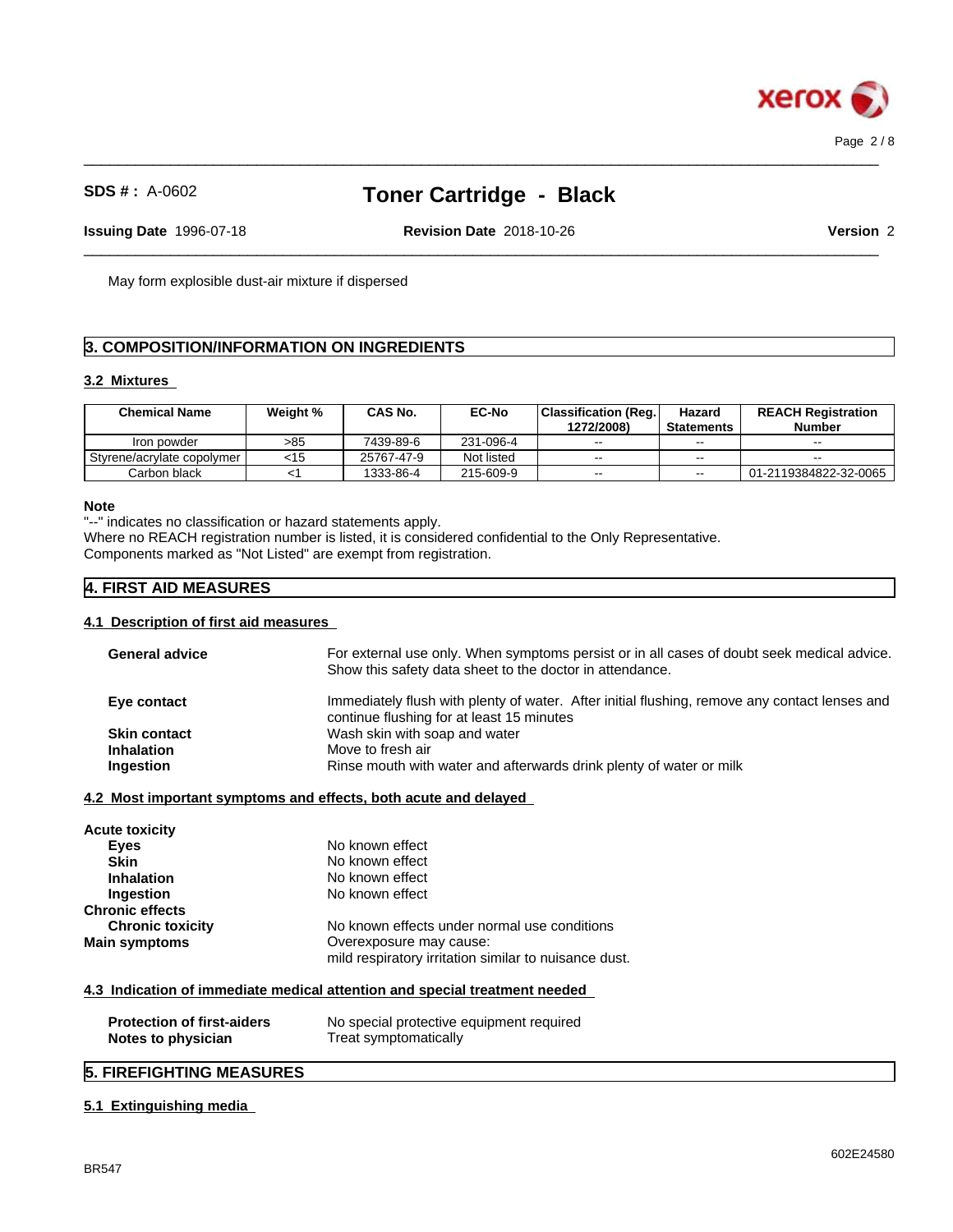

 $\_$  ,  $\_$  ,  $\_$  ,  $\_$  ,  $\_$  ,  $\_$  ,  $\_$  ,  $\_$  ,  $\_$  ,  $\_$  ,  $\_$  ,  $\_$  ,  $\_$  ,  $\_$  ,  $\_$  ,  $\_$  ,  $\_$  ,  $\_$  ,  $\_$  ,  $\_$  ,  $\_$  ,  $\_$  ,  $\_$  ,  $\_$  ,  $\_$  ,  $\_$  ,  $\_$  ,  $\_$  ,  $\_$  ,  $\_$  ,  $\_$  ,  $\_$  ,  $\_$  ,  $\_$  ,  $\_$  ,  $\_$  ,  $\_$  ,

 $\_$  ,  $\_$  ,  $\_$  ,  $\_$  ,  $\_$  ,  $\_$  ,  $\_$  ,  $\_$  ,  $\_$  ,  $\_$  ,  $\_$  ,  $\_$  ,  $\_$  ,  $\_$  ,  $\_$  ,  $\_$  ,  $\_$  ,  $\_$  ,  $\_$  ,  $\_$  ,  $\_$  ,  $\_$  ,  $\_$  ,  $\_$  ,  $\_$  ,  $\_$  ,  $\_$  ,  $\_$  ,  $\_$  ,  $\_$  ,  $\_$  ,  $\_$  ,  $\_$  ,  $\_$  ,  $\_$  ,  $\_$  ,  $\_$  ,

**Issuing Date** 1996-07-18 **Revision Date** 2018-10-26 **Version** 2

**Suitable extinguishing media** Use water spray or fog; do not use straight streams, Foam

**Unsuitable extinguishing media** Do not use a solid water stream as it may scatterand spread fire

#### **5.2 Special hazards arising from the substance or mixture**

**Hazardous combustion products**Hazardous decomposition products due to incomplete combustion, Carbon oxides, Nitrogen oxides (NOx)

Fine dust dispersed in air, in sufficient concentrations, and in the presence of an ignition source is a potential dust explosion hazard

#### **5.3 Advice for fire-fighters**

In the event of fire and/or explosion do not breathe fumes. Wear fire/flame resistant/retardant clothing. Use self-contained pressure-demand breathing apparatus if needed to prevent exposure to smoke or airborne toxins. Wear self-contained breathing apparatus and protective suit.

#### **Other information**

| <b>Flammability</b> | Not flammable  |
|---------------------|----------------|
| <b>Flash point</b>  | Not applicable |

# **6. ACCIDENTAL RELEASE MEASURES**

#### **6.1 Personal precautions, protective equipment and emergency procedures**

Avoid breathing dust

#### **6.2 Environmental precautions**

No special environmental precautions required

#### **6.3 Methods and material for containment and cleaning up**

| <b>Methods for containment</b> | Prevent dust cloud                                                                    |
|--------------------------------|---------------------------------------------------------------------------------------|
| Methods for cleaning up        | Use a vacuum cleaner to remove excess, then wash with COLD water. Hot water fuses the |
|                                | toner making it difficult to remove                                                   |

#### **6.4 Reference to other sections**

The environmental impact of this product has not been fully investigated However, this preparation is not expected to present significant adverse environmental effects.

### **7. HANDLING AND STORAGE**

#### **7.1 Precautions for safe handling**

Handle in accordance with good industrial hygiene and safety practice, Avoid dust accumulation in enclosed space, Prevent dust cloud

**Hygiene measures** None under normal use conditions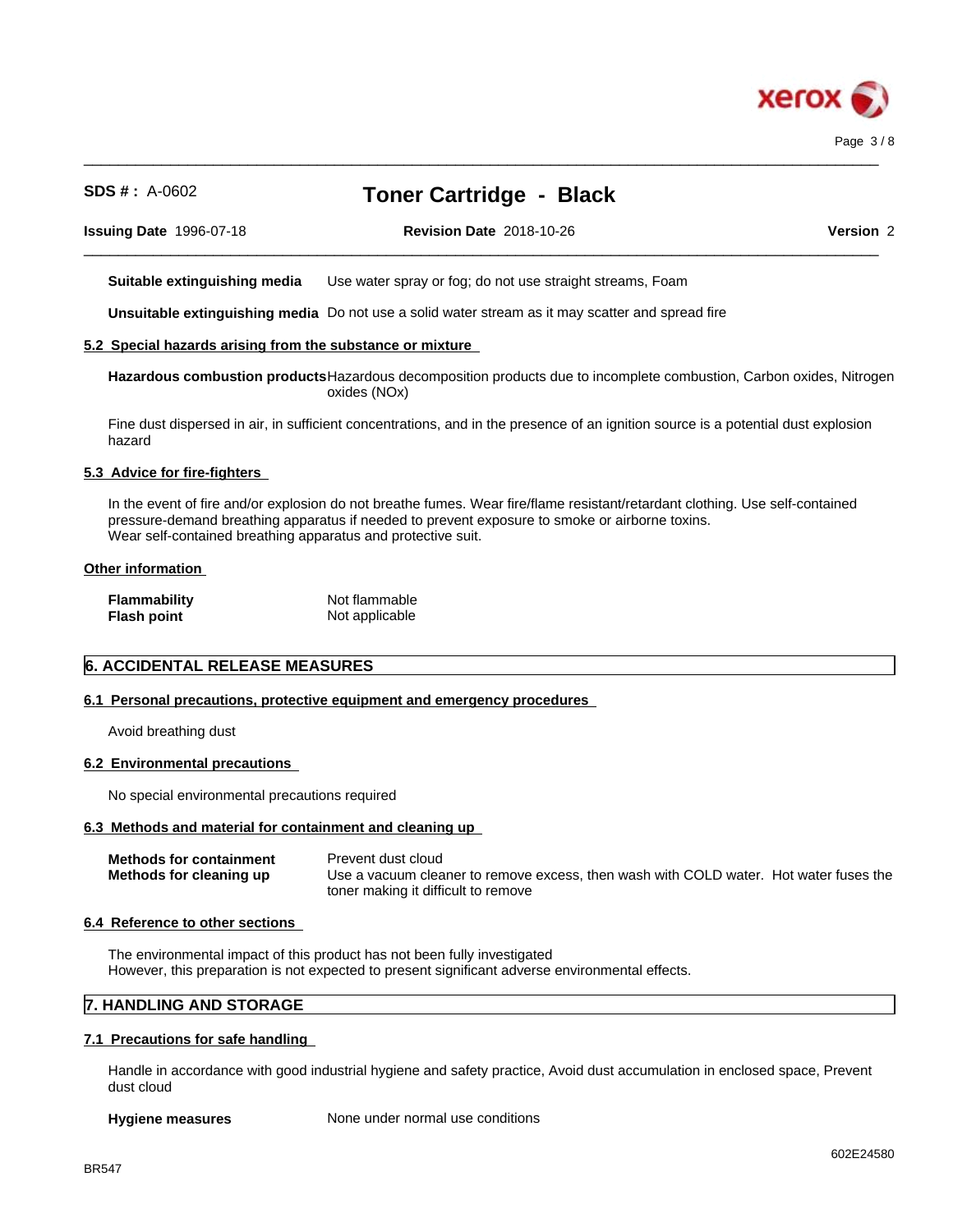

 $\_$  ,  $\_$  ,  $\_$  ,  $\_$  ,  $\_$  ,  $\_$  ,  $\_$  ,  $\_$  ,  $\_$  ,  $\_$  ,  $\_$  ,  $\_$  ,  $\_$  ,  $\_$  ,  $\_$  ,  $\_$  ,  $\_$  ,  $\_$  ,  $\_$  ,  $\_$  ,  $\_$  ,  $\_$  ,  $\_$  ,  $\_$  ,  $\_$  ,  $\_$  ,  $\_$  ,  $\_$  ,  $\_$  ,  $\_$  ,  $\_$  ,  $\_$  ,  $\_$  ,  $\_$  ,  $\_$  ,  $\_$  ,  $\_$  ,

 $\_$  ,  $\_$  ,  $\_$  ,  $\_$  ,  $\_$  ,  $\_$  ,  $\_$  ,  $\_$  ,  $\_$  ,  $\_$  ,  $\_$  ,  $\_$  ,  $\_$  ,  $\_$  ,  $\_$  ,  $\_$  ,  $\_$  ,  $\_$  ,  $\_$  ,  $\_$  ,  $\_$  ,  $\_$  ,  $\_$  ,  $\_$  ,  $\_$  ,  $\_$  ,  $\_$  ,  $\_$  ,  $\_$  ,  $\_$  ,  $\_$  ,  $\_$  ,  $\_$  ,  $\_$  ,  $\_$  ,  $\_$  ,  $\_$  , **Issuing Date** 1996-07-18 **Revision Date** 2018-10-26 **Version** 2

# **7.2 Conditions for safe storage, including any incompatibilities**

Keep container tightly closed in a dry and well-ventilated place, Store at room temperature

### **7.3 Specific end uses**

Xerographic printing

# **8. EXPOSURE CONTROLS/PERSONAL PROTECTION**

#### **8.1 Control parameters**

| <b>Xerox Exposure Limit</b> | $2.5 \text{ mg/m}^3$ (total dust)      |
|-----------------------------|----------------------------------------|
| <b>Xerox Exposure Limit</b> | $0.4 \text{ mg/m}^3$ (respirable dust) |

**8.2 Exposure controls**

**Engineering measures** None under normal use conditions

**Personal protective equipment**

| Eye/face protection           | No special protective equipment required |
|-------------------------------|------------------------------------------|
| <b>Hand protection</b>        | No special protective equipment required |
| Skin and body protection      | No special protective equipment required |
| <b>Respiratory protection</b> | No special protective equipment required |
| <b>Thermal hazards</b>        | None under normal processing             |

**Environmental Exposure Controls** Keep out of drains, sewers, ditches and waterways

# **9. PHYSICAL AND CHEMICAL PROPERTIES**

**9.1 Information on basic physical and chemical properties**

| Appearance<br><b>Physical state</b><br>Colour                                           | Powder<br>Solid<br><b>Black</b>                            | Odour<br><b>Odour threshold</b><br>рH | Faint<br>Not applicable<br>Not applicable |
|-----------------------------------------------------------------------------------------|------------------------------------------------------------|---------------------------------------|-------------------------------------------|
| <b>Flash point</b>                                                                      | Not applicable                                             |                                       |                                           |
| Boiling point/boiling range<br>Softening point                                          | Not applicable<br>49 - 60 $^{\circ}$ C                     | 120 - 140 °F                          |                                           |
| <b>Evaporation rate</b><br><b>Flammability</b><br><b>Flammability Limits in Air</b>     | Not applicable<br>Not flammable<br>Not applicable          |                                       |                                           |
| <b>Explosive Limits</b>                                                                 | No data available                                          |                                       |                                           |
| Vapour pressure<br>Vapour density<br><b>Specific gravity</b><br><b>Water solubility</b> | Not applicable<br>Not applicable<br>$\sim$ 1<br>Negligible |                                       |                                           |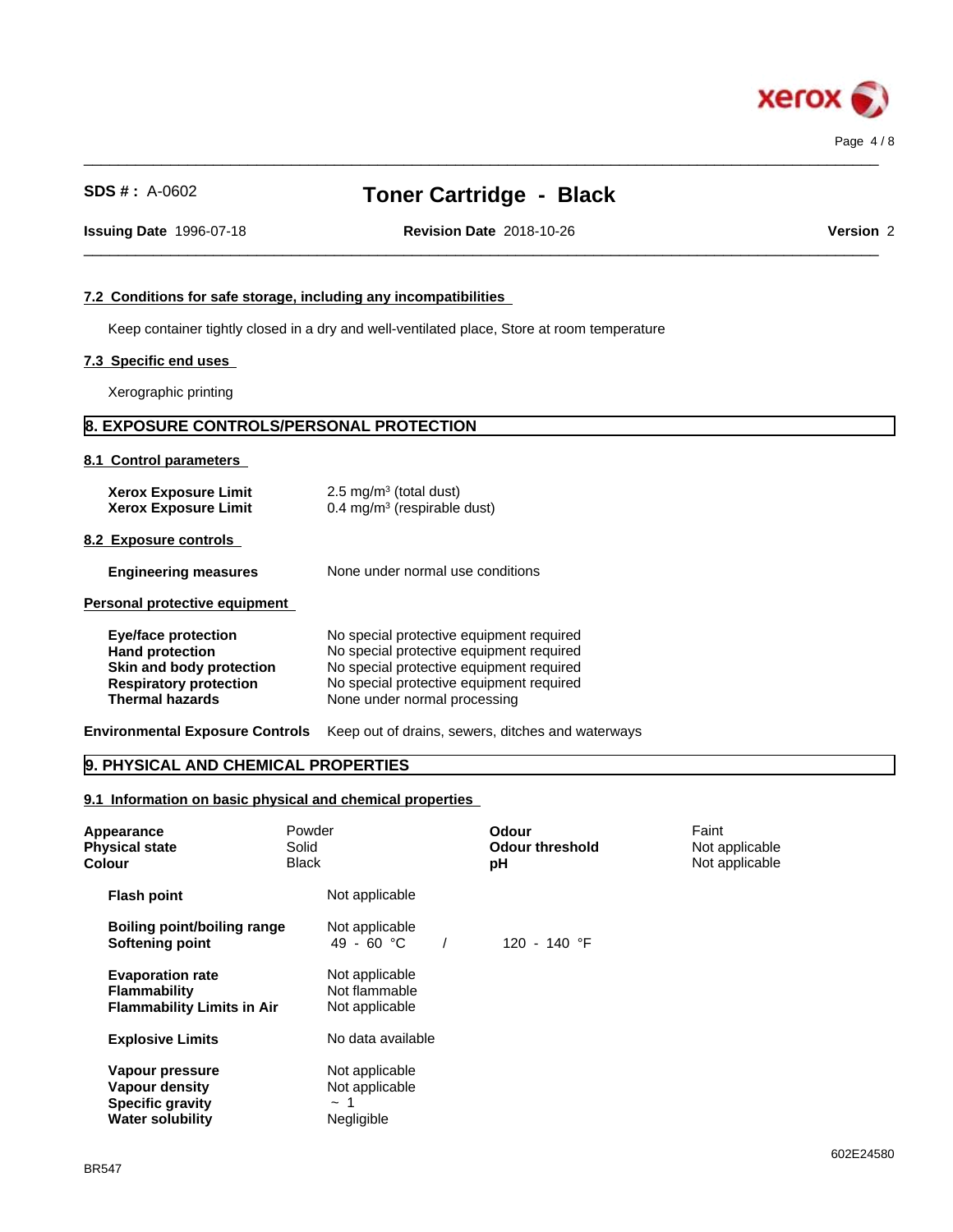

Page 5 / 8

| $SDS # : A-0602$                                                                                                        | <b>Toner Cartridge - Black</b>                                                                                                              |           |
|-------------------------------------------------------------------------------------------------------------------------|---------------------------------------------------------------------------------------------------------------------------------------------|-----------|
| <b>Issuing Date 1996-07-18</b>                                                                                          | <b>Revision Date 2018-10-26</b>                                                                                                             | Version 2 |
| <b>Partition coefficient</b><br><b>Autoignition temperature</b><br><b>Decomposition temperature</b><br><b>Viscosity</b> | Not applicable<br>Not applicable<br>Not determined<br>Not applicable                                                                        |           |
| <b>Explosive properties</b>                                                                                             | Fine dust dispersed in air, in sufficient concentrations, and in the presence of an ignition<br>source is a potential dust explosion hazard |           |
| <b>Oxidising properties</b>                                                                                             | Not applicable                                                                                                                              |           |
| 9.2 Other information                                                                                                   |                                                                                                                                             |           |
| None                                                                                                                    |                                                                                                                                             |           |

 $\_$  ,  $\_$  ,  $\_$  ,  $\_$  ,  $\_$  ,  $\_$  ,  $\_$  ,  $\_$  ,  $\_$  ,  $\_$  ,  $\_$  ,  $\_$  ,  $\_$  ,  $\_$  ,  $\_$  ,  $\_$  ,  $\_$  ,  $\_$  ,  $\_$  ,  $\_$  ,  $\_$  ,  $\_$  ,  $\_$  ,  $\_$  ,  $\_$  ,  $\_$  ,  $\_$  ,  $\_$  ,  $\_$  ,  $\_$  ,  $\_$  ,  $\_$  ,  $\_$  ,  $\_$  ,  $\_$  ,  $\_$  ,  $\_$  ,

# **10. STABILITY AND REACTIVITY**

#### **10.1 Reactivity**

No dangerous reaction known under conditions of normal use

#### **10.2 Chemical stability**

Stable under normal conditions

#### **10.3 Possibility of hazardous reactions**

| <b>Hazardous reactions</b> | None under normal processing            |
|----------------------------|-----------------------------------------|
| Hazardous polymerisation   | Hazardous polymerisation does not occur |

#### **10.4 Conditions to avoid**

Prevent dust cloud, Fine dust dispersed in air, in sufficient concentrations, and in the presence of an ignition source is a potential dust explosion hazard

#### **10.5 Incompatible Materials**

None

#### **10.6 Hazardous decomposition products**

None under normal use

#### **11. TOXICOLOGICAL INFORMATION**

*The toxicity data noted below is based on the test results of similar reprographic materials.*

#### **11.1 Information on toxicologicaleffects**

# **Acute toxicity**

| No skin irritation, No eye irritation |
|---------------------------------------|
| $> 5$ g/kg (rat)                      |
| $> 5$ g/kg (rabbit)                   |
| $> 5$ mg/L (rat, 4 hr)                |
|                                       |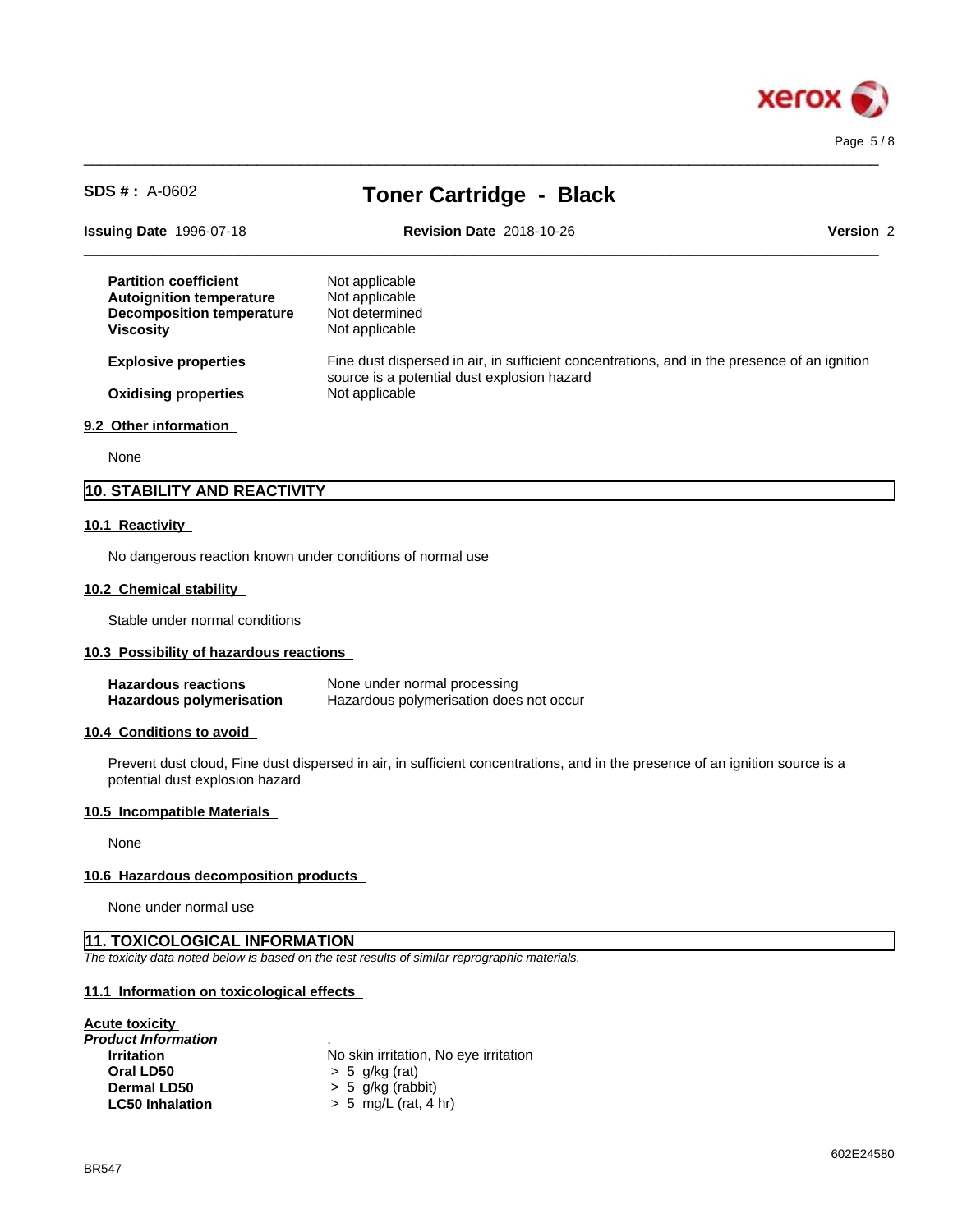

| $SDS # : A-0602$                                                                                                               | <b>Toner Cartridge - Black</b>                                                                                                                                                                                                                                                                                                                                                                                                                                                                                                                                                                                                                                                                                                                                                                                                                                                                                                    |
|--------------------------------------------------------------------------------------------------------------------------------|-----------------------------------------------------------------------------------------------------------------------------------------------------------------------------------------------------------------------------------------------------------------------------------------------------------------------------------------------------------------------------------------------------------------------------------------------------------------------------------------------------------------------------------------------------------------------------------------------------------------------------------------------------------------------------------------------------------------------------------------------------------------------------------------------------------------------------------------------------------------------------------------------------------------------------------|
| <b>Issuing Date 1996-07-18</b>                                                                                                 | <b>Revision Date 2018-10-26</b><br>Version 2                                                                                                                                                                                                                                                                                                                                                                                                                                                                                                                                                                                                                                                                                                                                                                                                                                                                                      |
| <b>Chronic toxicity</b><br><b>Product Information</b><br><b>Chronic effects</b><br>Carcinogenicity<br><b>Other information</b> | No known effects under normal use conditions<br>See "Other Information" in this section.<br>The IARC (International Agency for Research on Cancer) has listed carbon black as<br>"possibly carcinogenic to humans". However, Xerox has concluded that the presence of<br>carbon black in this mixture does not present a health hazard. The IARC classification is<br>based on studies evaluating pure, "free" carbon black. In contrast, toner is a formulation<br>composed of specially prepared polymer and a small amount of carbon black (or other<br>pigment). In the process of making toner, the small amount of carbon black becomes<br>encapsulated within a matrix. Xeroxhas performed extensive testing of toner, including a<br>chronic bioassay (test for potential carcinogenicity). Exposure to toner did not produce<br>evidence of cancer in exposed animals. The results were submitted to regulatory agencies |
| Other toxic effects<br>Product Information<br><b>Sensitisation</b><br><b>Mutagenic effects</b><br><b>Reproductive toxicity</b> | and published extensively.<br>No sensitisation responses were observed<br>Not mutagenic in AMES Test<br>This product does not contain any known or suspected reproductive hazards                                                                                                                                                                                                                                                                                                                                                                                                                                                                                                                                                                                                                                                                                                                                                 |
| <b>Target organ effects</b>                                                                                                    | None known                                                                                                                                                                                                                                                                                                                                                                                                                                                                                                                                                                                                                                                                                                                                                                                                                                                                                                                        |
| Other adverse effects<br><b>Aspiration Hazard</b>                                                                              | None known<br>Not applicable                                                                                                                                                                                                                                                                                                                                                                                                                                                                                                                                                                                                                                                                                                                                                                                                                                                                                                      |

 $\_$  ,  $\_$  ,  $\_$  ,  $\_$  ,  $\_$  ,  $\_$  ,  $\_$  ,  $\_$  ,  $\_$  ,  $\_$  ,  $\_$  ,  $\_$  ,  $\_$  ,  $\_$  ,  $\_$  ,  $\_$  ,  $\_$  ,  $\_$  ,  $\_$  ,  $\_$  ,  $\_$  ,  $\_$  ,  $\_$  ,  $\_$  ,  $\_$  ,  $\_$  ,  $\_$  ,  $\_$  ,  $\_$  ,  $\_$  ,  $\_$  ,  $\_$  ,  $\_$  ,  $\_$  ,  $\_$  ,  $\_$  ,  $\_$  ,

# **12. ECOLOGICAL INFORMATION**

#### **12.1 Toxicity**

On available data, the mixture / preparation is not harmful to aquatic life

#### **12.2 Persistence and degradability**

Not readily biodegradable

#### **12.3 Bioaccumulative potential**

Bioaccumulation is unlikely

### **12.4 Mobility in soil**

Insoluble in water

#### **12.5 Results of PBT and vPvB assessment**

Not a PBT according to REACH Annex XIII

# **12.6 Other adverse effects**

Presents little or no hazard to the environment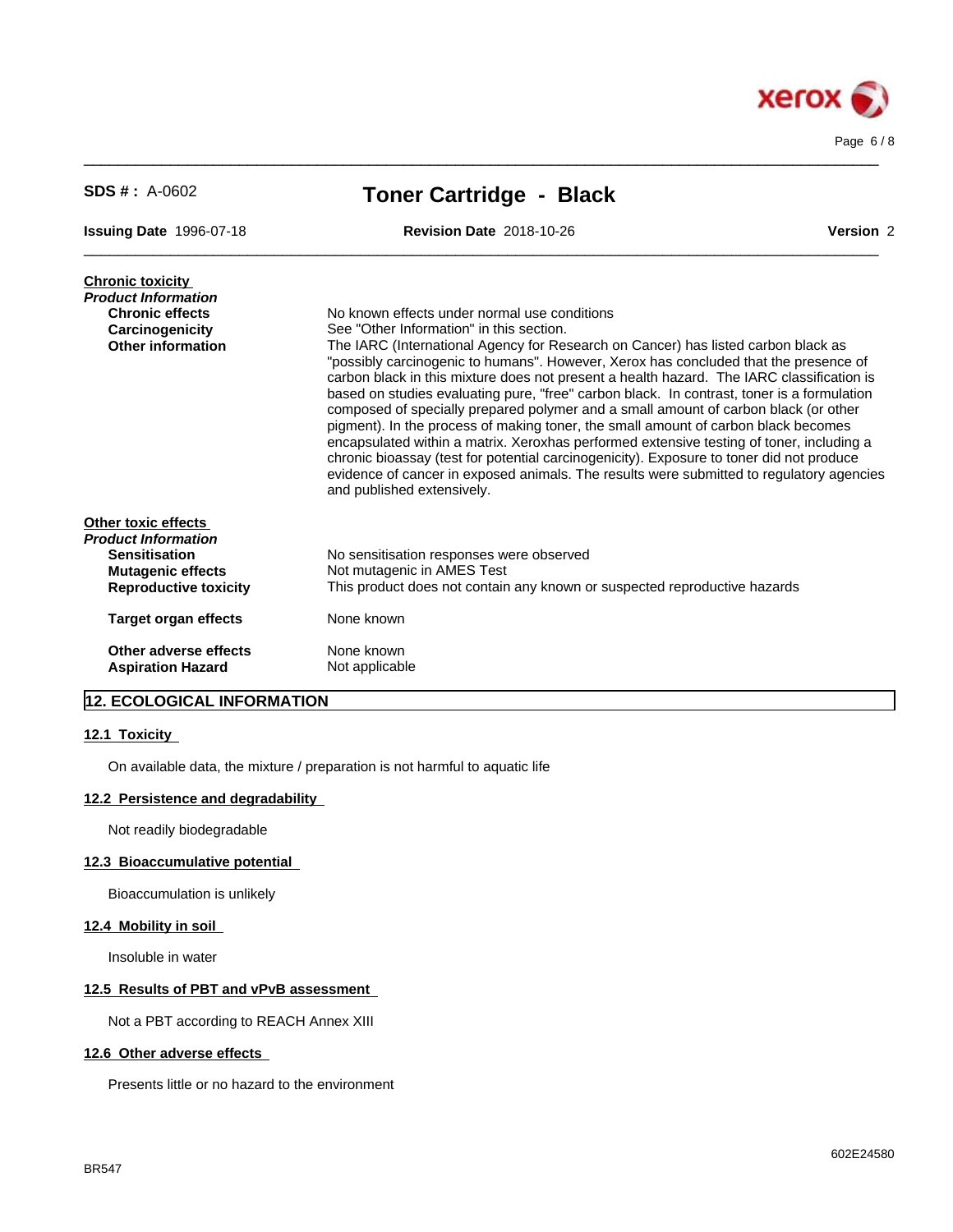

 $\_$  ,  $\_$  ,  $\_$  ,  $\_$  ,  $\_$  ,  $\_$  ,  $\_$  ,  $\_$  ,  $\_$  ,  $\_$  ,  $\_$  ,  $\_$  ,  $\_$  ,  $\_$  ,  $\_$  ,  $\_$  ,  $\_$  ,  $\_$  ,  $\_$  ,  $\_$  ,  $\_$  ,  $\_$  ,  $\_$  ,  $\_$  ,  $\_$  ,  $\_$  ,  $\_$  ,  $\_$  ,  $\_$  ,  $\_$  ,  $\_$  ,  $\_$  ,  $\_$  ,  $\_$  ,  $\_$  ,  $\_$  ,  $\_$  ,

 $\_$  ,  $\_$  ,  $\_$  ,  $\_$  ,  $\_$  ,  $\_$  ,  $\_$  ,  $\_$  ,  $\_$  ,  $\_$  ,  $\_$  ,  $\_$  ,  $\_$  ,  $\_$  ,  $\_$  ,  $\_$  ,  $\_$  ,  $\_$  ,  $\_$  ,  $\_$  ,  $\_$  ,  $\_$  ,  $\_$  ,  $\_$  ,  $\_$  ,  $\_$  ,  $\_$  ,  $\_$  ,  $\_$  ,  $\_$  ,  $\_$  ,  $\_$  ,  $\_$  ,  $\_$  ,  $\_$  ,  $\_$  ,  $\_$  ,

**Issuing Date** 1996-07-18 **Revision Date** 2018-10-26 **Version** 2

# **13. DISPOSAL CONSIDERATIONS 13.1 Waste treatment methods Waste Disposal Method** Can be landfilled or incinerated, when in compliance with local regulations If incineration is to be carried out, care must be exercised to prevent dust clouds forming. **EWC Waste Disposal No.** 08 03 18

**Other information** Although toner is not an aquatic toxin, microplastics may be a physical hazard to aquatic life and should not be allowed to enter drains, sewers, or waterways.

# **14. TRANSPORT INFORMATION**

#### **14.1 UN/ID No**

Not regulated

#### **14.2 Proper shipping name**

Not regulated

**14.3 Transport hazard class(es)**

Not classified

#### **14.4 Packing Group**

Not applicable

#### **14.5 Environmental hazards**

Presents little or no hazard to the environment

#### **14.6 Special precautions for users**

No special precautions are needed in handling this material

#### **14.7 Transport in bulk according to MARPOL 73/78 and the IBC Code**

Not applicable

# **15. REGULATORY INFORMATION**

#### **15.1 Safety, health and environmental regulations/legislation specific for the substance or mixture**

According to present data no classification and labelling is required according to Regulation (EC) No 1272/2008

#### **15.2 Chemical Safety Assessment**

A chemical safety assessment according to regulation (EC) No. 1907/2006 isnot required